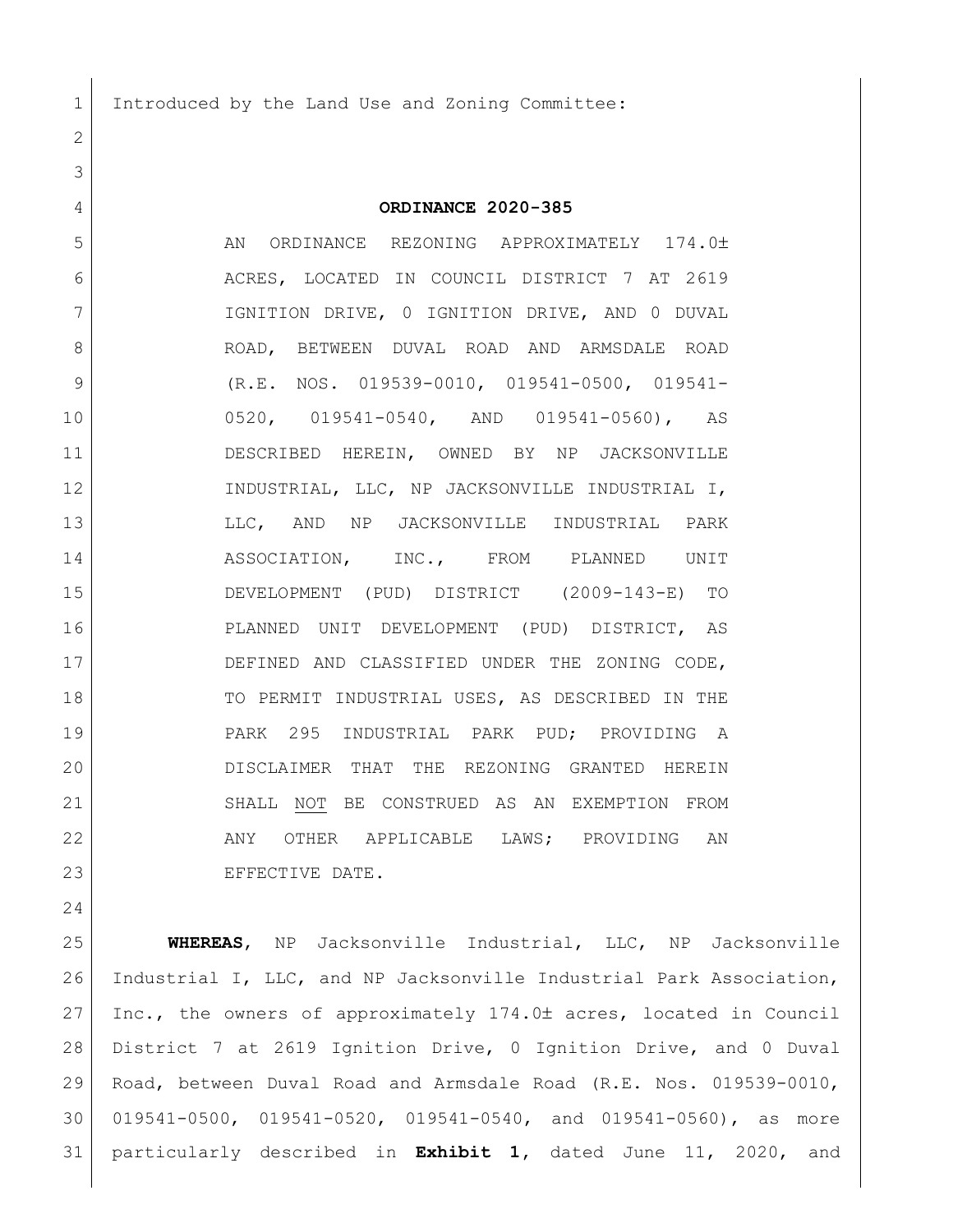graphically depicted in **Exhibit 2,** both of which are **attached hereto** (Subject Property), have applied for a rezoning and reclassification of that property from Planned Unit Development (PUD) District (2009-143-E) to Planned Unit Development (PUD) District, as described in Section 1 below; and

 **WHEREAS**, the Planning Commission has considered the application and has rendered an advisory opinion; and

 **WHEREAS**, the Land Use and Zoning Committee, after due notice and public hearing, has made its recommendation to the Council; and

 **WHEREAS**, the Council finds that such rezoning is: (1) consistent with the *2030 Comprehensive Plan*; (2) furthers the goals, objectives and policies of the *2030 Comprehensive Plan*; and (3) is not in conflict with any portion of the City's land use 14 regulations; and

 **WHEREAS**, the Council finds the proposed rezoning does not adversely affect the orderly development of the City as embodied in the Zoning Code; will not adversely affect the health and safety of residents in the area; will not be detrimental to the natural environment or to the use or development of the adjacent properties in the general neighborhood; and will accomplish the objectives and meet the standards of Section 656.340 (Planned Unit Development) of 22 the Zoning Code; now, therefore

**BE IT ORDAINED** by the Council of the City of Jacksonville:

 **Section 1. Property Rezoned.** The Subject Property is hereby rezoned and reclassified from Planned Unit Development (PUD) District (2009-143-E) to Planned Unit Development (PUD) District. 27 | This new PUD district shall generally permit industrial uses, and is described, shown and subject to the following documents, **attached hereto**:

**Exhibit 1** – Legal Description dated June 11, 2020.

**Exhibit 2** – Subject Property per P&DD.

 $- 2 -$